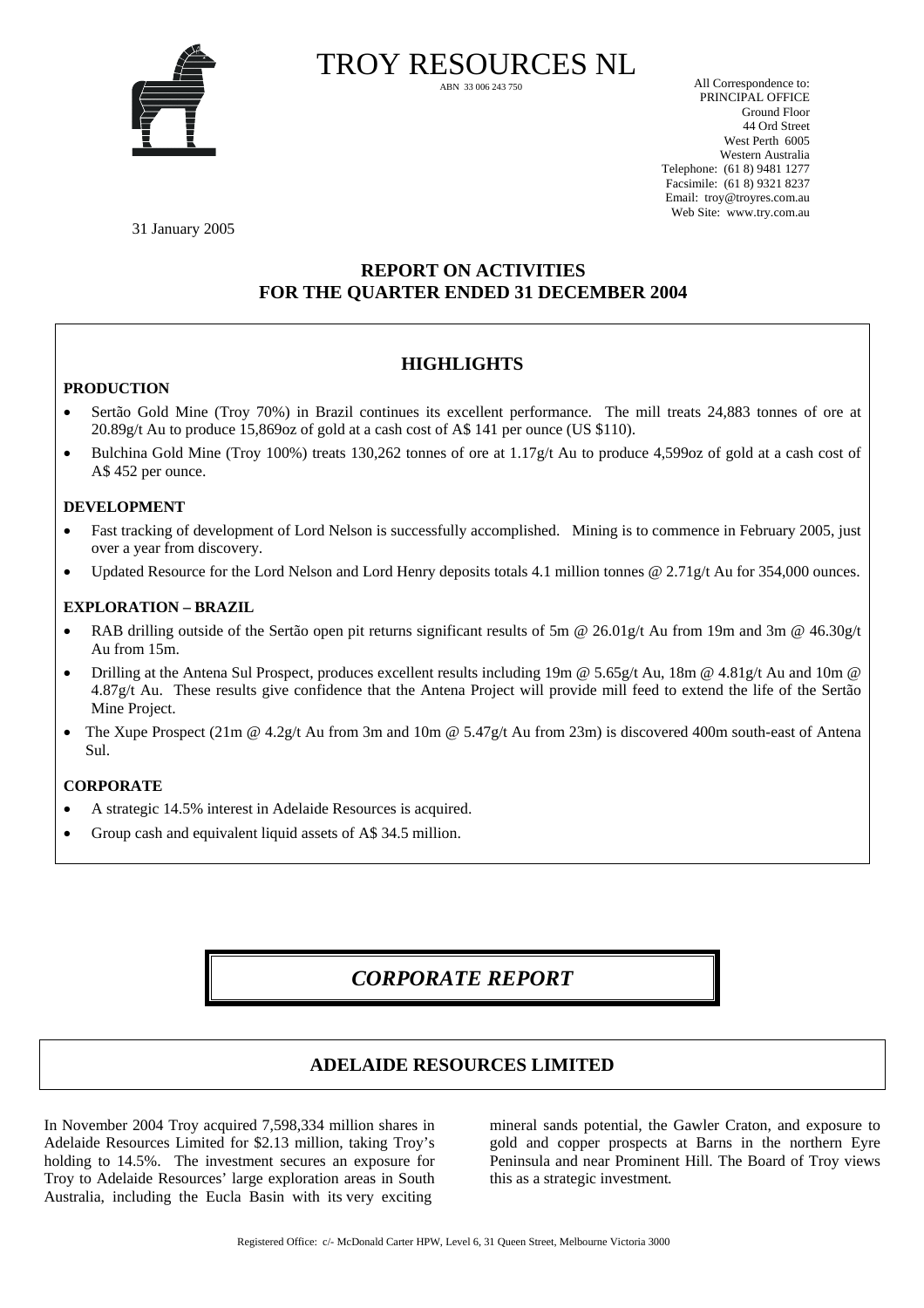# *MINING REPORT*

## **GOIÁS VELHO PROJECT SERTÃO GOLD MINE BRAZIL**  (Troy 70%)

## **MINING**

Mining was completed during December leaving a significant stockpile that will enable milling at current throughput levels to continue for another six months. Production to date has now exceeded the original mine model reserves. Production to

date is 156,969oz from 154,054 tonnes @ 31.9g/t Au with a metallurgical recovery of 97.43%.

**The operation again performed better than budget and provided a strong cash flow.** Quarterly production and cost figures are set out in the table below.

| <b>GOLD PRODUCTION 100% : SERTÃO GOLD MINE</b>                                                                                                                                                                                        |                                           |                                    |                                    |                                    |  |  |
|---------------------------------------------------------------------------------------------------------------------------------------------------------------------------------------------------------------------------------------|-------------------------------------------|------------------------------------|------------------------------------|------------------------------------|--|--|
|                                                                                                                                                                                                                                       | <b>December</b><br>2004<br><b>Ouarter</b> | December<br>2003<br><b>Ouarter</b> | 6 Months to<br>31 December<br>2004 | 6 Months to<br>31 December<br>2003 |  |  |
| <b>Tonnes Milled</b>                                                                                                                                                                                                                  | 24,883                                    | 20.755                             | 50,134                             | 41,125                             |  |  |
| <b>Head Grade</b>                                                                                                                                                                                                                     | $20.89$ g/t                               | $32.4$ g/t                         | $26.06$ g/t                        | $35.3$ g/t                         |  |  |
| Recovery                                                                                                                                                                                                                              | 94.9%                                     | 97.3 %                             | 97.0 %                             | 97.3 %                             |  |  |
| Gold Produced                                                                                                                                                                                                                         | $15,869$ oz                               | $21,009$ oz                        | $40,761$ oz                        | 45,442 oz                          |  |  |
| Cash Cost per oz                                                                                                                                                                                                                      | A\$ 141                                   | A\$ 60                             | A\$ 100                            | A\$ 60                             |  |  |
|                                                                                                                                                                                                                                       | <b>US\$ 110</b>                           | <b>US\$45</b>                      | <b>US\$78</b>                      | <b>US\$45</b>                      |  |  |
| "Cash Costs" are defined to include all expenditures directly incurred on mining and milling, plus overheads and outgoings net of<br>movements in deferred mining costs and stockpiles, but exclude Government gold royalty payments. |                                           |                                    |                                    |                                    |  |  |

Mine planning is now focused on the Antena Project with design work completed on Antena, Antena View and Antena West. The development of this project will provide mill feed to the Sertão plant when current stockpiles are exhausted.

### **PROCESSING**

The plant continued to perform well with only routine maintenance required. Operators and supervisory staff are participating in on-going technical, safety and first aid training.

## **SAFETY AND ENVIRONMENT**

One lost time injury was recorded when a fitter was injured while unloading pipes from a truck. There were no environmental issues recorded and rehabilitation work is progressing well.

#### **MINE AREA EXPLORATION DRILLING**

**Two RAB holes drilled just south of the limits of the Sertão open pit returned significant gold intersections of 5m @ 26.01g/t Au from 19m and 3m @ 46.30g/t Au from**  15m. The holes, spaced 80m apart, were dry suggesting there were no sampling problems. Each hole included a one-metre interval grading more than 100g/t Au. The mineralisation in these two holes occurs between the pit edge and an interpreted fault zone. Earlier drilling in this area may have been too wide-spaced to identify this mineralisation. Further drilling has targeted the mineralisation and assays are pending. Additional drilling is planned to define the full extent of the mineralisation with the view to mining the very high-grade ore.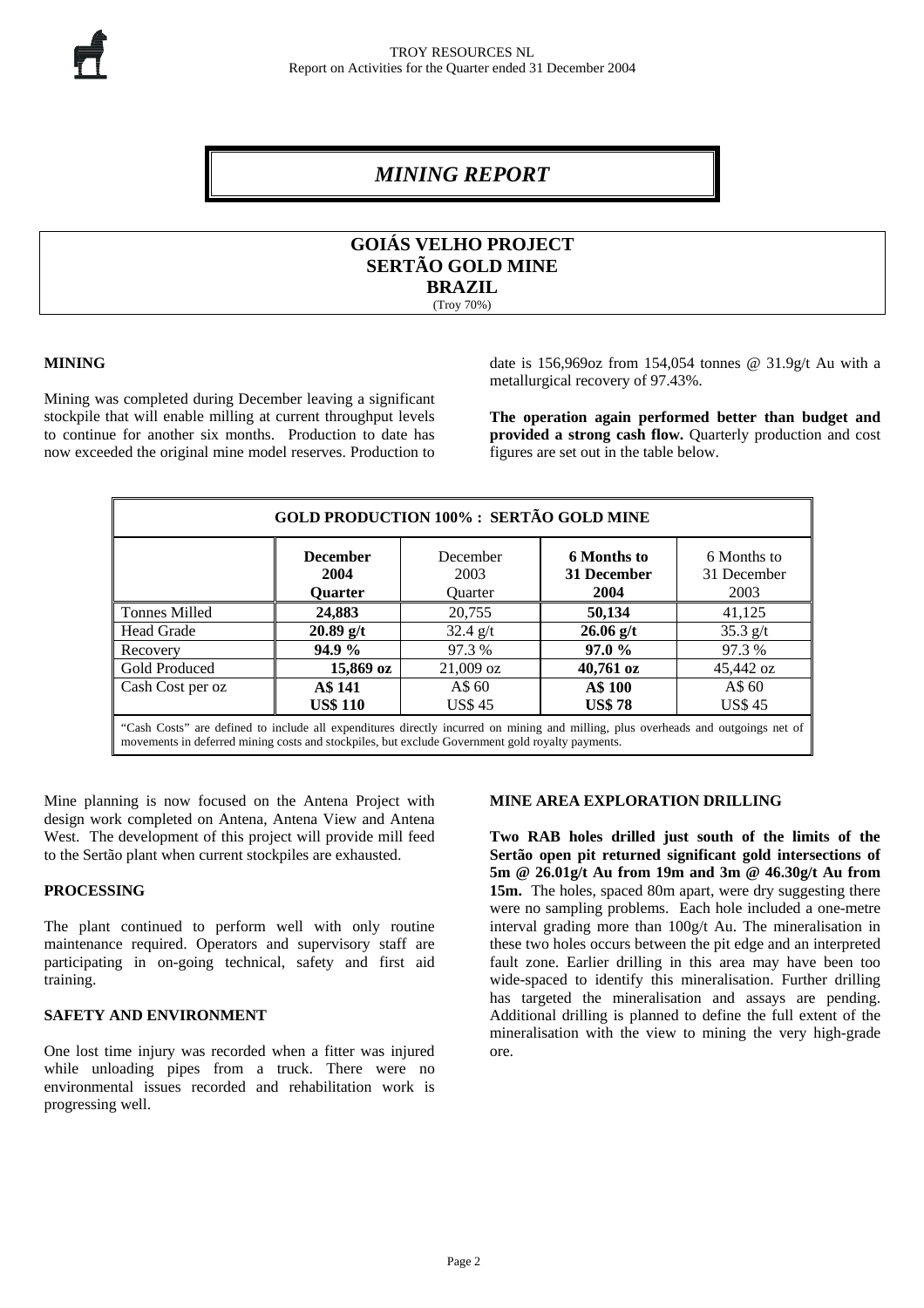## **BULCHINA MINE SANDSTONE**

(Troy Group 100%)

| <b>GOLD PRODUCTION : BULCHINA</b>                                                                                                                                                                                                     |                                           |                             |                                    |                                    |  |  |  |
|---------------------------------------------------------------------------------------------------------------------------------------------------------------------------------------------------------------------------------------|-------------------------------------------|-----------------------------|------------------------------------|------------------------------------|--|--|--|
|                                                                                                                                                                                                                                       | <b>December</b><br>2004<br><b>Ouarter</b> | December<br>2003<br>Ouarter | 6 Months to<br>31 December<br>2004 | 6 Months to<br>31 December<br>2003 |  |  |  |
| <b>Tonnes Milled</b>                                                                                                                                                                                                                  | 130,262                                   | 108.212                     | 240,140                            | 208,886                            |  |  |  |
| <b>Head Grade</b>                                                                                                                                                                                                                     | $1.17$ g/t                                | $2.89$ g/t                  | 1.38 $g/t$                         | $3.05$ g/t                         |  |  |  |
| Recovery                                                                                                                                                                                                                              | <b>93.9 %</b>                             | 96.1 %                      | 94.9%                              | 95.9%                              |  |  |  |
| Gold Produced                                                                                                                                                                                                                         | $4,599 \text{ oz}$                        | $9,676$ oz                  | $10,111$ oz                        | 19,627 oz                          |  |  |  |
| Cash Cost per oz                                                                                                                                                                                                                      | A\$ 452                                   | A\$ 343                     | A\$ 396                            | A\$ 351                            |  |  |  |
| "Cash Costs" are defined to include all expenditures directly incurred on mining and milling, plus overheads and outgoings net of<br>movements in deferred mining costs and stockpiles, but exclude Government gold royalty payments. |                                           |                             |                                    |                                    |  |  |  |

## **MINING**

Mineralised waste from the stockpiles at Bulchina was hauled to, and milled at, the Sandstone Mill pending the availability of higher grade mill feed from the Lord Henry and Lord Nelson developments.

Mine personnel developed pit optimisations, pit designs and mining schedules for the planned Lord Henry and Lord Nelson pits.

## **MILLING**

Gold production was in line with budget forecasts. Costs were slightly higher than budget reflecting a mill throughput

slightly below budget due to the replacement of the #2 SAG mill trunnion bearing and the relining of #1 SAG and #2 SAG mills.

Roche Mining (JR) Pty Ltd, following a detailed inspection of the processing plant, recommended enhancements which would allow an increase in throughput and the treatment of ore from the planned Lord Henry and Lord Nelson pits.

### **SAFETY AND ENVIRONMENT**

There were no Lost Time Injuries, and at the end of December 2004 the number of LTI-free days was 163. There were no environmental issues or incidents.

# *DEVELOPMENT REPORT*

# **LORD HENRY AND LORD NELSON SANDSTONE**

(Troy Group 100%)

Development drilling was completed during the December quarter for the two deposits. Subsequently, Snowden Mining Industry Consultants undertook orebody modelling and pit optimisation studies.

## **Mining will commence in mid-February with ore being initially treated at the existing Sandstone Mill.**

Troy is investigating the long term milling options of either, the construction of a new mill in the Lords Project area or upgrading the existing Sandstone Mill. A study into the comparative economics should be completed in the March quarter.

Studies and testwork relating to hydrology, haul road construction, tailings dam engineering and metallurgy (including heap leaching of low grade ore) were undertaken.

Co-operation from all government agencies and the local shire has been excellent and has facilitated a rapid development process. Applications were lodged with statutory authorities for all the required licences and approvals which are expected to be granted by the end of January 2005.

Tenders were called for the road haulage and the mining contract. The haulage contract involved carting the ore from the planned Lord Henry and Lord Nelson pits to the Sandstone Mill, approximately 30km away. The mining contract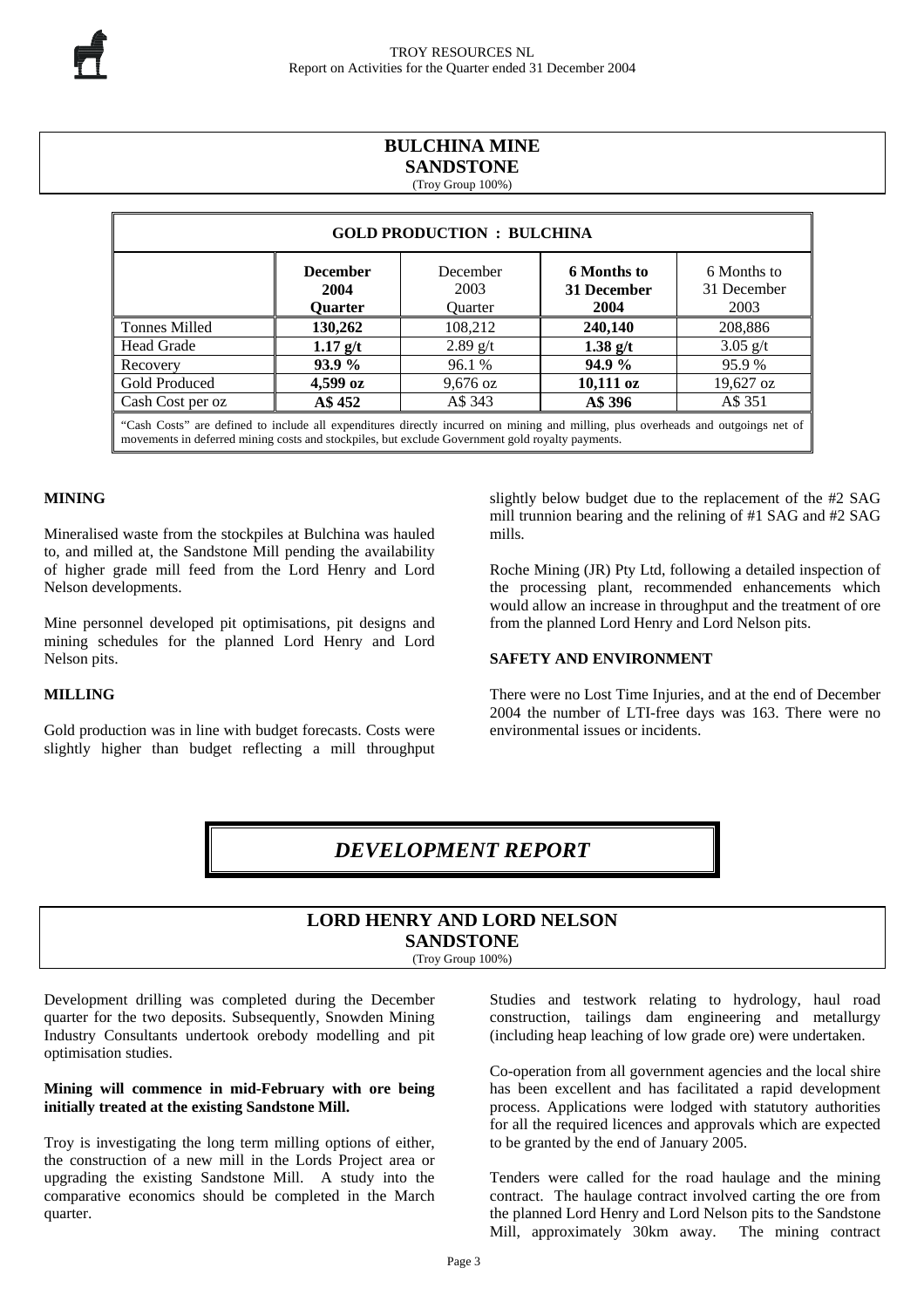requires the movement of approximately 4 million bank cubic metres of material. Prices received for both the mining and road haulage tenders are in line with costs used in pit optimisation studies. Troy expects to award both contracts shortly.

A Clearance Permit was obtained to construct a mine office near the Lord Nelson and Lord Henry developments. Some buildings, including a first aid room, have already been

relocated from the closed Bulchina Mine. A new office block should be delivered in early February. Installation of a new telecommunication facility has also been initiated.

The accommodation camp in Sandstone is currently being upgraded and expanded to accommodate the larger workforce required for the Lords Project. Several new accommodation units should be delivered in early February.

*EXPLORATION REPORT* 

## **GOIÁS VELHO PROJECT BRAZIL**  (Troy 70%)

Sertão Mineração Ltda (SML, Troy 70%) continued to evaluate various prospects within the Goiás Velho Project by diamond, RC and RAB drilling. In total, 6,517m were completed with most of **drilling focused within the Antena Cluster of prospects where four drill rigs are currently operating.** Infill soil surveys also continued with 1,752 soil and rock chip samples collected over anomalous first-pass surface geochemistry targets.

Infill and extensional drilling at **Antena Sul** has successfully extended the mineralised zone to the north-east although it still remains open in that direction. **Better intersections from Antena Sul include: 18m @ 4.81g/t Au from 4m, 10m @ 4.04g/t Au from 29m and 5m @ 5.88g/t Au from 10m.** Infill drilling on a 20x20m pattern for mine planning purposes was completed within the defined portion of the 160m long mineralised zone. Diamond drilling has enhanced the understanding of geological and structural controls on the mineralisation.

In order to fast track development of the Antena Sul Project to provide ongoing mill feed, the Department of Mines has approved a trial mining permit to extract material to a maximum of 100,000 tonnes. This permit is subject to the grant of an environmental permit. Work has commenced on this and it is expected to be issued at the end of the March quarter.

**A new and potentially significant prospect, called Xupe was discovered approximately 400m south-east of the Antena Sul mineralisation**. **Highly encouraging intersections including 21m @ 4.17g/t Au from 3m, 10m @ 5.47g/t Au from 23m and 2m @ 6.40g/t Au from 1m were obtained from first-pass drilling.** Currently, drilling is targeting a 140m long mineralised zone that remains open both to the north-west and south-east. Significant intercepts from the Xupe and Antena Sul drilling are shown in *Table 1*.

During the March quarter new surface geochemical anomalies within the Antena Cluster will be drill tested. Elsewhere in the Goiás Velho Project area, exploration drilling will be undertaken on regional targets. Additionally, infill surface geochemical surveys and prospect mapping are also planned.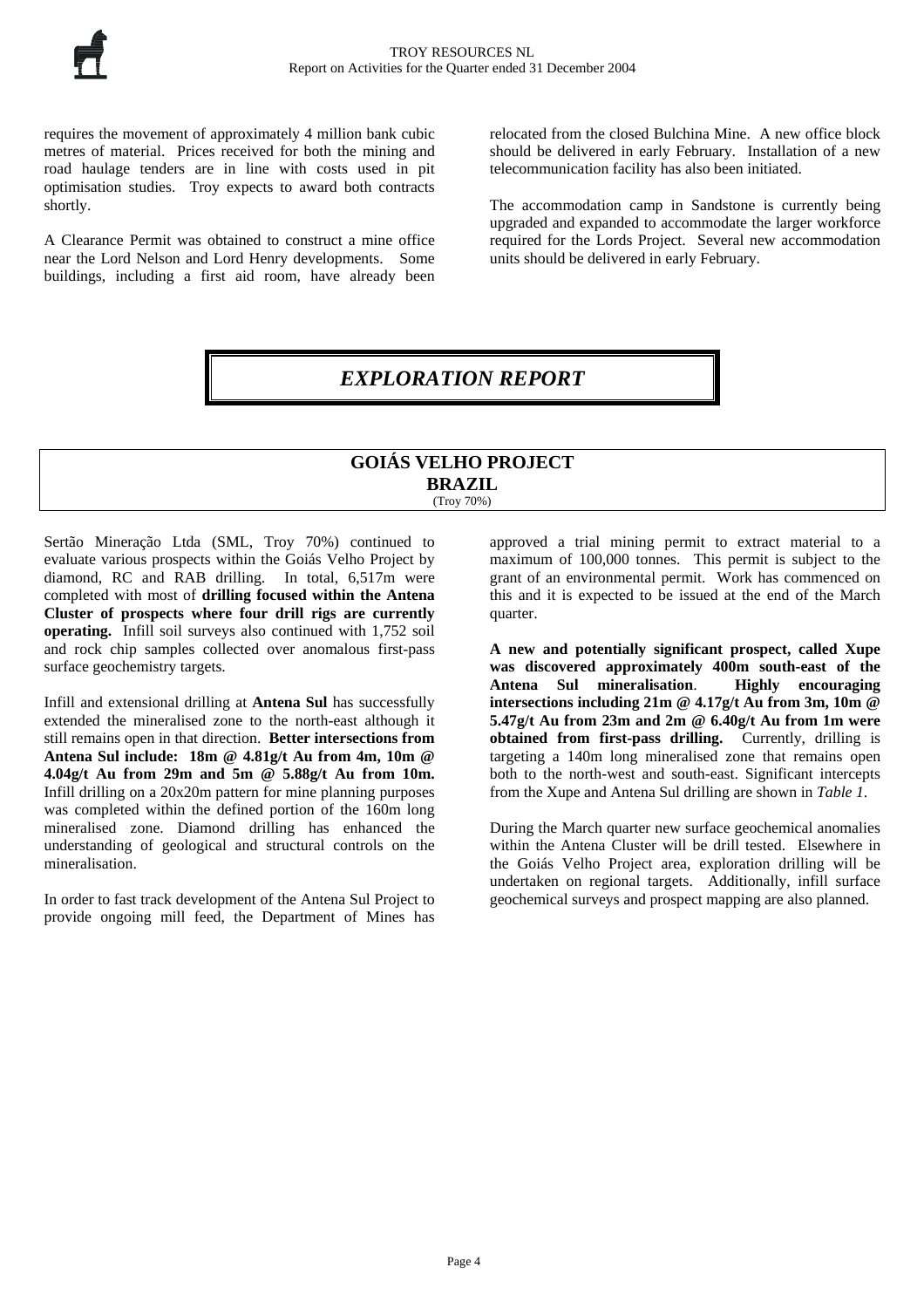## **SANDSTONE PROJECT**

(Troy 100%)

## **Lord Nelson & Lord Henry Deposits**

With the fast-tracking of open pit mining at Lord Nelson and Lord Henry a priority, efforts focused on the Lord Nelson development drilling programme. This work is now completed. An additional 18 holes (2,978m) defined the western perimeter of the oxide/transitional mineralisation and further investigated the Central and East Lodes. Overall, the Lord Nelson development drilling has tested the oxide/transitional mineralisation to a vertical depth of 100m at 20x20m spacing, and the primary East Lode to a vertical depth of 200m at 40x20m spacing.

In the southern portion of the Lord Nelson deposit, further drilling at the Central Lode has shown that the mineralisation is confined to a zone of pyrite-silica alteration within a granodiorite host. The mineralisation, which is sub-parallel to the underlying East Lode has an approximate strike length of 40m and appears to be a separate ore shoot centred on Section 6883620N.

Two deep holes were aimed at an inferred south-westerly plunge to the East Lode in the southern portion of the Lord Nelson deposit. The holes intersected the down-plunge projection of the Lode however, only weak mineralisation was returned.

More investigative drilling is required to determine the geometry and extent of the primary Central and East Lodes below the expected design base of the Lord Nelson open pit. Further work will continue when in-pit structural information relevant to the lodes comes to hand as mining progresses. In the interim, Troy will continue to concentrate its exploration effort on identifying additional economic mineralisation that may occur in the vicinity of the Lords and elsewhere in the Company's Sandstone tenement holdings.

The completion of development drilling at Lord Nelson and the provision of results from various studies related to the Lord Nelson and Lord Henry gold deposits has enabled Troy to advance its mine planning activities. Part of this work included the validation of the Lord Henry and Lord Nelson geological models and an updated resource estimate for the two deposits. Based on new data received since the preliminary resource was calculated for Lords Henry and Nelson in July 2004, Troy recommissioned Snowden Mining Industry Consultants to provide an updated resource estimate. Snowden provided the following estimates based on a 1.0g/t Au cut-off:

Indicated Resource:  **4 million tonnes @ 2.73g/t Au for 345,000 ounces**  Inferred Resource:  **0.1 million tonnes @ 2.02g/t Au for 9,000 ounces**

The updated resource estimate represents an 11% increase in the total contained gold ounces over the July estimate.

## **Sandstone Regional Exploration**

Exploration and development activities continued to focus around the Lord Henry and Lord Nelson deposits.

A detailed programme of RAB drilling has commenced over proposed mine infrastructure sites with some 5,000m drilled during the quarter. This programme and initial RC follow-up on all significant geochemical anomalies will be completed by early February. The initial RC follow-up drill programme is presently testing a RAB anomaly of 5m @ 0.5g/t Au located along the Trafalgar Shear Zone approximately 750m SSE of Lord Nelson. As an initial test, one RC hole was drilled beneath this intersection to investigate the source of the anomaly. **Drill Hole TRC528 intersected 15m @ 2.5g/t Au from 40m in quartz veins within an altered limonitic granodiorite.** 

At Hamilton, which lies some 400m SE from TRC528, three RC drill holes targeted a previously reported broad zone of lowgrade mineralisation also coincident with the Trafalgar Shear Zone. So far, this limited drilling confirms the zone of anomalous gold mineralisation returning a best intersection of  $32m \t{O} 0.41g/t$  Au. In the Hamilton area further drilling is in progress along the Trafalgar Shear Zone where the current work has not yet effectively tested the targets.

Follow-up drilling on the high-grade Horatia shoot, where an intersection of **8m @ 35.8g/t** Au was reported in the September quarter, was delayed pending a new permit to allow exploration within the Water Reserve in which the Horatia prospect is located. This permit was granted by the Department of Industry and Resources in January 2005 and drilling has now recommenced to determine the dimensions of the Horatia highgrade shoot.

RC drilling at Musketeer, located approximately 11.5km east from Troy's Sandstone Mill, is testing gold anomalism intersected by RAB and air core drilling along the regionally significant Perrystone Shear. Although this work is incomplete, early success was achieved at **Musketeer South where an intersection of 10m @ 2.87g/t Au from 55m was returned** in BIF and quartz stringers hosted within oxidised mafic rock. Further drilling to delineate the mineralised zone is under way.

A detailed aeromagnetic survey of about 900 line kilometres over the Lord Nelson and Lord Henry mining leases and other contiguous tenements covering the Edale Fault corridor along the eastern margin of the Sandstone Greenstone Belt is planned for the March quarter. The western margin of the Belt where structural settings analogous to that of the Lords are interpreted will also be covered by the survey.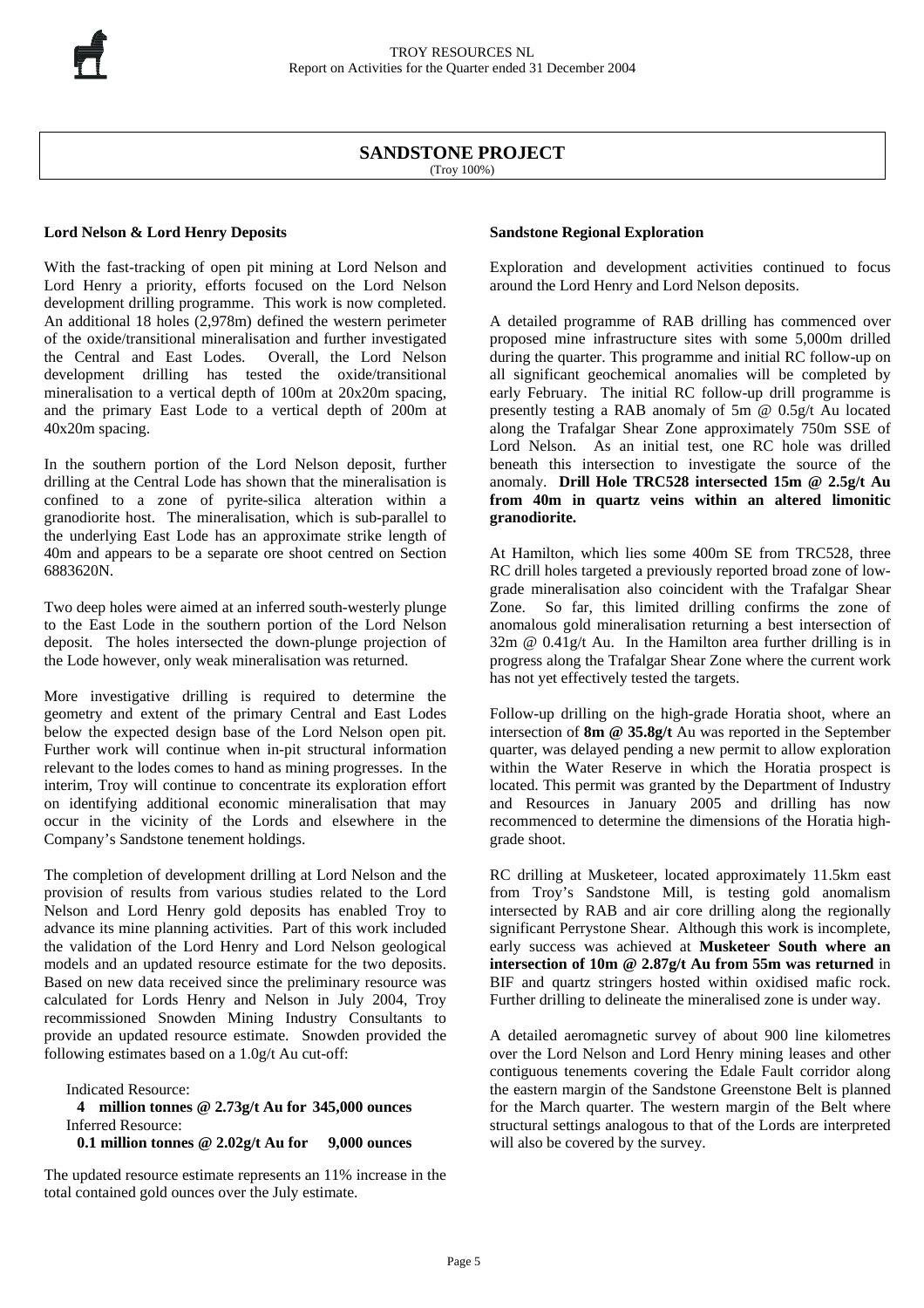# **OTHER PROJECTS**

## **KINTORE JV**

(Troy earning 65% and Tanami Gold NL earning 35%)

Troy Resources elected to withdraw from the Kintore JV following a review of the results from geochemical surveys completed by the joint venture at the Worman Rocks property.

**TROJAN JV** (Troy earning 60%)

## *Woongaring*

A 7,000m reconnaissance RAB drilling programme to test a 10km-long corridor of anomalous gold and base metal soil geochemistry was completed at the Woongaring Project located approximately 140km NW of Southern Cross. Drilling encountered a sequence of ultramafic, mafic and granitic rocks beneath transported cover and confirmed the presence of a previously unexplored greenstone belt.

The 171 hole RAB programme drilled at 100x500m spacings intersected two zones of coincident nickel and copper values associated with ultramafic rocks. **The northern nickel anomaly includes peak intercepts of 4m at 0.77% Ni and 138ppm Cu and 6m at 0.23% Ni and 277ppm Cu.** These intercepts are located 500m apart along strike and about 5km north of the southern nickel anomaly that returned an intersection of 4m at 0.19% Ni and 142ppm Cu.The coincidence of elevated nickel and copper values in weathered ultramafic rocks suggests potential for nickel sulphides however, the full significance of these results is yet to be determined.

In addition to the Ni-Cu results, elevated copper values up to 379ppm (6m composite samples) were encountered in 100mspaced drill holes within weathered granitic and granodioritic rocks. The source of the anomalous gold in soil values in the area still remains to be determined.

The joint venture, encouraged by the drill results, has increased the Woongaring Project to 750km² following an application for a further 330km² of tenements. The latest applications were guided by magnetic data interpretations that suggest the ultramafic sequence may have a length strike of 30km.

**THREE RIVERS JV** (Barrick Gold Corporation earning 60%)

Barrick Gold Corporation (Barrick) has commenced due diligence work at the Trapper and Hawkeye deposits located some 60km south-west from Barrick's Plutonic Gold Mine and Mill. Selected RC holes have been resampled and diamond drilling is planned at the deposits in the March quarter.

Barrick may earn a 60% interest in Troy's Three Rivers property by sole funding exploration expenditure of \$3 million over five years.

## **MONGOLIA** (Troy 100%)

A 1,764m RC drill programme (22 holes) was completed at the **Fox Brown Hill Prospect** in the Nomgon Uul property that is situated about 80km ESE of Oyu Tolgoi in southern Mongolia. The property lies near the major trans-continental East Mongolia Fault, a major controlling structure for porphyry copper and epithermal gold mineralisation in southern Mongolia.

The drill programme targeted the down-dip extensions of outcropping sediment hosted, replacement gold mineralisation (Carlin-style) contained within a thrust faulted sequence of mid-Palaeozoic carbonate rich sedimentary rocks and hematite-silica breccia. Strong hydrothermal alteration (silica-hematite-stibnitearsenopyrite) occurs along shallow south-dipping thrust faults.

Drill results indicate wide zones of low-grade gold mineralisation associated with anomalous levels of antimony within an altered siliceous and hematitic siltstone. The better gold intersections include: 44m @ 0.33g/t, 40m @ 0.32g/t, 36m @ 0.31g/t, 28m @ 0.76g/t and 28m @ 0.64g/t. The Nomgon Uul drill results are presented in *Table 2*.

A full assessment of the drilling data will be completed prior to the commencement of the spring field season. Further work will test for higher-grade feeder structures within the broad zone of gold mineralisation.

## *Gutain Davaa Option Agreement*

In the December quarter, Troy Mongolia Alt Resources (TMAR) entered an option agreement with a private company, U&B Co Ltd to acquire up to 80% interest in gold mining operations at **Gutain Davaa** in the Khentei region of northern Mongolia. Gutain Davaa is located about 270km north-east of Ulaanbaatar and comprises almost 6,000 hectares of granted mining and exploration titles with current alluvial gold mining operations. Currently, U&B Co Ltd is mining a shallow, 1.2km long high-grade gold placer.

TMAR will focus on bedrock exploration within the placer pit area where preliminary sampling has returned rock chip assays up to 9.8g/t Au in quartz-sulphide veins.

## *Dornogovi Project*

TMAR has applied for tenements covering some 10,000km² in the **Dornogovi region** in central southern Mongolia. The area is prospective for porphyry copper-gold, skarn and epithermal gold mineralisation and lies within a major NE trending metallogenic belt that hosts the Oyu Tolgoi copper-gold deposit, the Kharmagtai gold-copper project and the Bronze Fox discovery.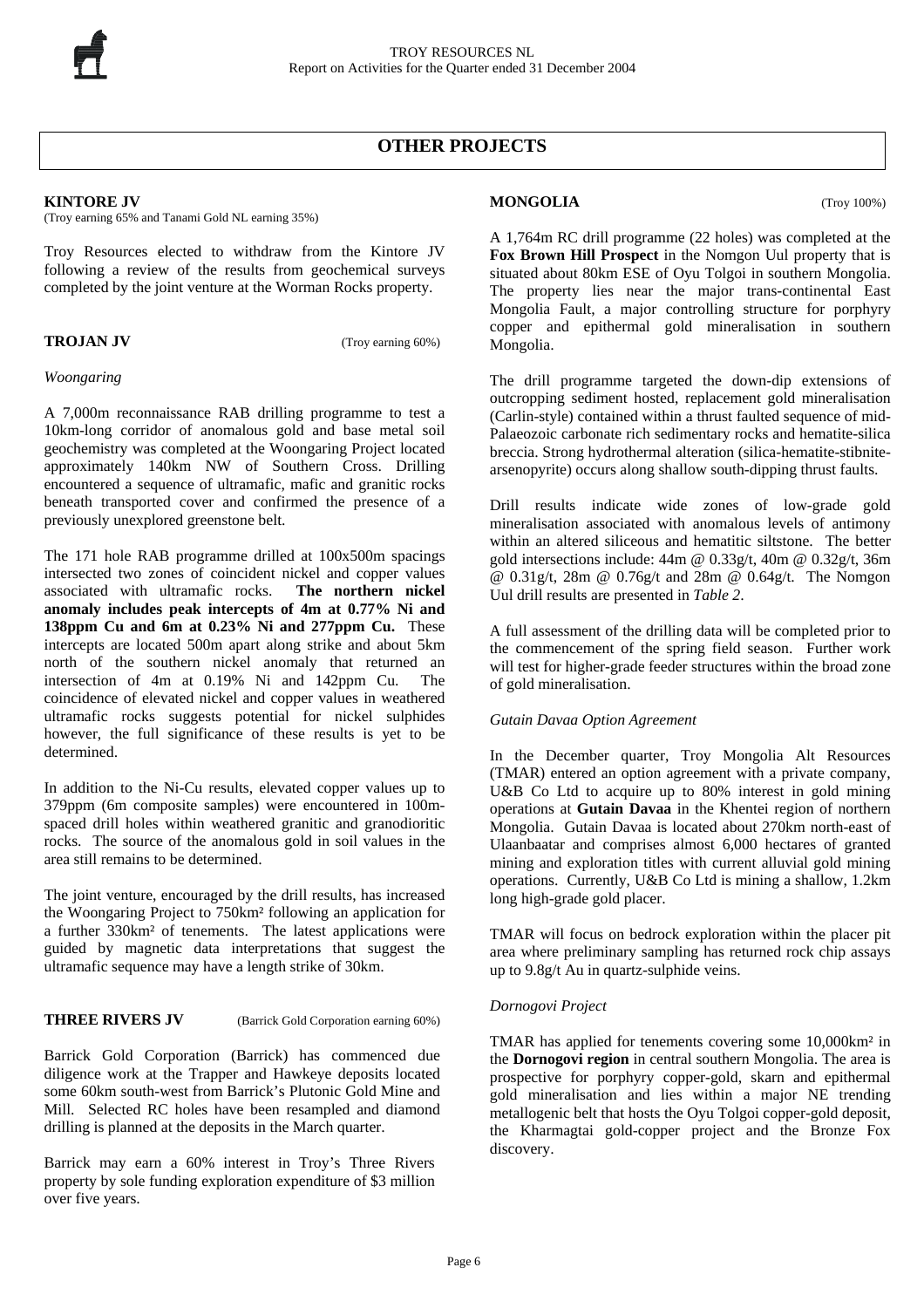# *FINANCE REPORT*

As at 31 December 2004, Troy **within Australia** held \$ 23.05 million in cash, plus equity investments with a market value of \$ 4.77 million and 569 ounces of gold awaiting sale. This equates to approximately \$ 28.12 million of liquid assets. Troy's wholly owned Brazilian subsidiaries held cash deposits of A\$ 2.1 million.

At quarter end, Sertão Mineração Ltda ("SML") (Troy's 70% Brazilian subsidiary) had the equivalent of A\$ 3.30 million in cash. In addition, SML held 5,022 ounces of gold inventory, which approximates to A\$ 2.82 million of revenue based on a gold price of A\$ 561 per ounce.

## **Therefore, the Troy group equity share of cash and liquid assets is approximately A\$ 34.52 million as at 31 December 2004.**

During the quarter, Troy received approximately A\$ 11.55 million in dividends from its Brazilian operations.

Gold sales from the Sandstone operation for the quarter were 4,170.856 ounces at an average price of A\$ 589 per ounce. The average Cash Cost was A\$ 452 per ounce, which gives a Cash Margin of A\$ 137 per ounce.

During the quarter, SML sold 19,598.047 ounces of gold at an average price of US\$433 per ounce. The average Cash Cost was US\$ 110 per ounce, which gives a Cash Margin of US\$323 per ounce.

At the end of the quarter, Troy had 6,250 ounces of gold hedged on a Flat Forward basis at a price of A\$ 590.60 per ounce with delivery dates from January to April 2005 on a monthly delivery schedule varying in accordance with budgeted production levels. This hedging has been undertaken for the protection of Sandstone production while low grade material is being treated prior to the development of the Lord Henry and Lord Nelson deposits.

Exploration and development expenditure during the quarter was A\$ 3,550,000 plus A\$750,000 of exploration undertaken by SML in Brazil.

J L C Jones **Executive Chairman**  31 January 2005

Geological information in this Report has been compiled by Troy's Regional Manager Exploration for Western Australia, Len Skotsch, who:

- is a full-time employee of Troy Resources NL;
- has relevant experience in relation to the mineralisation being reported on to qualify as a Competent Person as defined in the *Australasian Code for Reporting of Identified Mineral Resources and Ore Reserves*;
- is a Member of The Australasian Institute of Mining and Metallurgy and has had more than five years' experience in the field of activity reported herein;
- has consented to the inclusion of this data.

Snowden Mining Industry Consultants confirms that the total Indicated and Inferred Resources for Lord Henry and Lord Nelson accurately represents the combination of the individual resources estimated by Jacqui Coombes and reviewed by Vivienne Snowden. Vivienne Snowden is a full-time employee of Snowden Mining Industry Consultants (Snowden) and is a Fellow of the Australian Institute of Mining and Metallurgy. Mrs Snowden has sufficient experience which is relevant to the style of mineralisation and type of deposits under consideration and to the activity which she is undertaking to qualify as a Competent Person as defined in the 1999 Edition of the "Australasian Code for Reporting of Mineral Resources and Ore Reserves".

This Quarterly Report is available on Troy's Web site: www.try.com.au